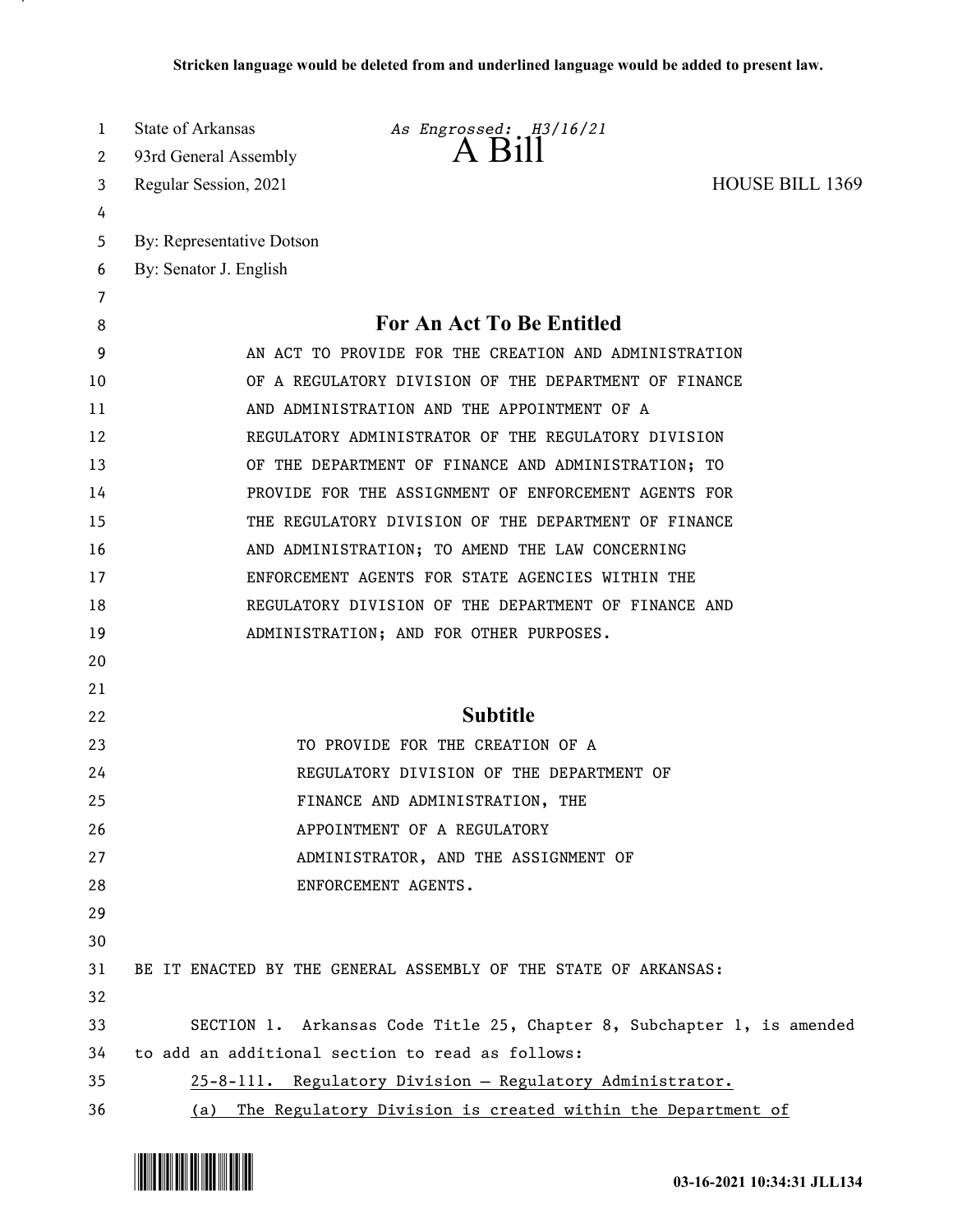| $\mathbf{1}$ | Finance and Administration and is designated as a law enforcement agency.    |
|--------------|------------------------------------------------------------------------------|
| 2            | Notwithstanding § $25-8-101(b)$ , the Governor shall appoint a<br>(b)(1)     |
| 3            | Regulatory Administrator of the Regulatory Division.                         |
| 4            | The Regulatory Administrator shall:<br>(2)                                   |
| 5            | (A)<br>Serve at the pleasure of the Governor;                                |
| 6            | (B)<br>Report to the Secretary of the Department of Finance                  |
| 7            | and Administration;                                                          |
| 8            | Maintain oversight of the Regulatory Division, which<br>(C)                  |
| 9            | shall consist of:                                                            |
| 10           | (i)<br>The Alcoholic Beverage Control Division;                              |
| 11           | The Alcoholic Beverage Control Enforcement<br>(ii)                           |
| 12           | Division;                                                                    |
| 13           | Arkansas Tobacco Control; and<br>(iii)                                       |
| 14           | The Arkansas Racing Commission; and<br>(iv)                                  |
| 15           | (D)(i) Assign personnel as enforcement agents of the                         |
| 16           | Regulatory Division.                                                         |
| 17           | An enforcement agent assigned under this<br>(ii)                             |
| 18           | section:                                                                     |
| 19           | (a) Shall be considered a full-time law                                      |
| 20           | enforcement officer after meeting standards established by the Arkansas      |
| 21           | Commission on Law Enforcement Standards and Training under § 12-9-101 et     |
| 22           | $seq.$ ;                                                                     |
| 23           | Has statewide law enforcement authority;<br>(b)                              |
| 24           | and                                                                          |
| 25           | Has the right to enter, inspect records,<br>(c)                              |
| 26           | and seize contraband in or on any licensed premises as a condition of the    |
| 27           | license or permit.                                                           |
| 28           |                                                                              |
| 29           | Arkansas Code § 3-2-210 is repealed.<br>SECTION 2.                           |
| 30           | 3-2-210. Authority of enforcement agent - Deputy Director of Education       |
| 31           | - Law enforcement officer.                                                   |
| 32           | (a) The right of any enforcement agent, law enforcement officer, or          |
| 33           | the Deputy Director of Education of the Alcoholic Beverage Control Division, |
| 34           | when duly designated by the Director of the Alcoholic Beverage Control       |
| 35           | Enforcement Division, to enter, inspect records, and seize contraband in or  |
| 36           | on any licensed premises shall be deemed to be a condition of the license or |